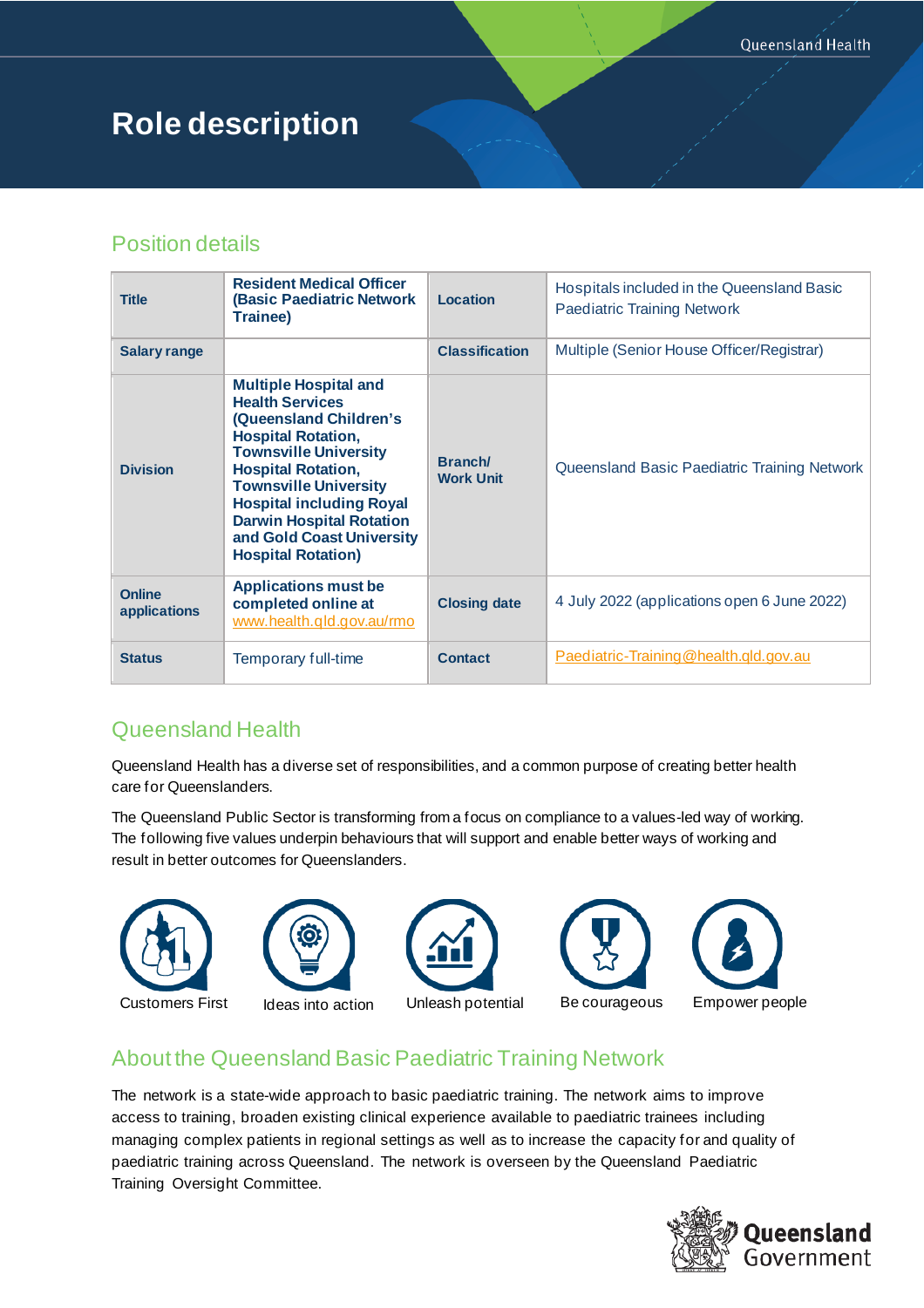The network comprises four rotations that consist of a defined group of metropolitan and regional Royal Australasian College of Physicians (RACP) accredited training hospitals, through which trainees will rotate to complete the requirements of the College for their basic training.

#### Participating network hospitals

| <b>Queensland Children's Hospital</b><br>Rotation                                                                                                                                                                                                                                               | <b>Townsville University Hospital</b><br>Rotation                                                                                                                                                                                                                   | <b>Gold Coast University</b><br><b>Hospital Rotation</b>                                                                                                |
|-------------------------------------------------------------------------------------------------------------------------------------------------------------------------------------------------------------------------------------------------------------------------------------------------|---------------------------------------------------------------------------------------------------------------------------------------------------------------------------------------------------------------------------------------------------------------------|---------------------------------------------------------------------------------------------------------------------------------------------------------|
| Queensland Children's Hospital<br><b>Bundaberg Hospital</b><br><b>Caboolture Hospital</b><br><b>Cairns Hospital</b><br><b>Hervey Bay Hospital</b><br><b>Ipswich Hospital</b><br>Logan Hospital<br><b>Mackay Base Hospital</b><br>Redcliffe Hospital<br>Redland Hospital<br>Rockhampton Hospital | <b>Townsville University Hospital</b><br><b>Ipswich</b> Hospital<br>Queensland Children's Hospital<br><b>Logan Hospital</b><br><b>Townsville University Hospital</b><br>including Royal Darwin<br><b>Hospital Rotation</b><br><b>Townsville University Hospital</b> | <b>Gold Coast University</b><br>Hospital<br><b>Bundaberg Hospital</b><br>Queensland Children's<br>Hospital<br>Logan Hospital<br><b>Redland Hospital</b> |
| <b>Sunshine Coast University Hospital</b><br>The Prince Charles Hospital<br>Toowoomba Hospital                                                                                                                                                                                                  | Queensland Children's Hospital<br><b>The Royal Darwin Hospital</b>                                                                                                                                                                                                  |                                                                                                                                                         |

Townsville Hospital and Gold Coast University Hospital are Level 2 training facilities and can accommodate trainees for placements of up to 2 years.

\*The Royal Darwin Hospital accepts first year trainees as part of the Queensland Network. These trainees are governed through the Townsville rotation and will complete 12 months in Darwin, 12 months in Townsville and 12 months at Queensland Children's Hospital.

### About the role

This is a generic role description. The role may vary between Hospital and Health Services (HHSs) depending on the level of experience of the trainee and the services provided by individual HHSs.

#### Purpose

The primary function of the position is the provision of high-quality clinical care to patients requiring paediatric services in any HHS within the Queensland basic paediatric training network rotation to which you are appointed, and to acquire the necessary skills and knowledge to satisfy the requirements of the RACP for specialist paediatric basic training.

You must be prepared to meet the network's service delivery needs which may include undertaking rotation placements in both metropolitan and regional/rural hospitals, and participation in after hours, weekend and on-call rosters.



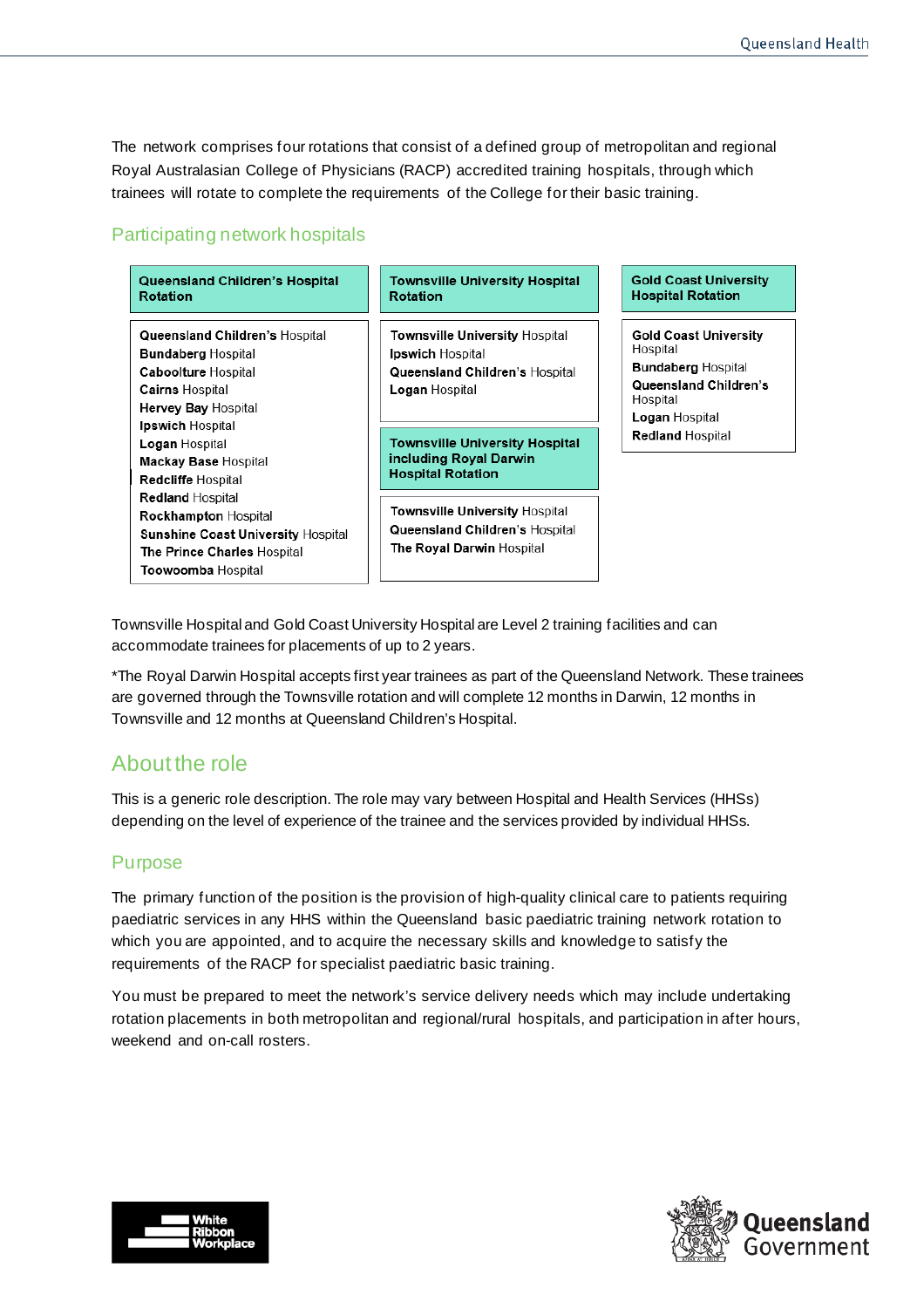#### Key responsibilities

As a network trainee, you will have significant responsibility and a complex role. It is expected that you will:

- Fulfil the responsibilities of this role in accordance with Queensland Health's core values, as outlined above.
- Provide patient assessment and management in consultation with the treating consultant. This will involve attending acute and elective admissions under the team during working hours, review of inpatients and participating in ward rounds with consultants and outpatient clinics if required.
	- It may include:
	- o formulating plans of management
	- o implementing the decisions of senior medical staff on patient care
	- o determining, instigating, and following up appropriate investigations
	- o performing procedures within your capabilities
	- o coordinating appropriate consultation with other specialty departments and services
	- $\circ$  interacting with other health professionals, including nursing and allied health staff, in provision of ongoing clinical care to patients
	- o maintaining the patient clinical record
	- o ensuring appropriate and timely communication to other health care providers and carers to ensure ongoing patient care post hospital stay
- Provide supervision, feedback, teaching and support to junior medical staff and medical students. This includes serving as a professional role model for junior medical staff and students by demonstration of appropriate behaviour and attitude.
- Communicate with patients and their families, where appropriate, about the patient's diagnosis and management in a culturally appropriate manner.
- Develop professional knowledge and skills through active involvement in the educational programs of the hospital, network, and RACP, which may include attendance at tutorials, workshops and training courses, participation and presentation at hospital grand rounds, and other workplace-based training activities.
- Participate in work-based assessments and comply with RACP assessment expectations.
- Participate in research activities of the clinical unit to which you are attached.
- Participate in quality improvement activities such as audit and peer review, patient safety initiatives and reporting of clinical incidents.

#### Qualifications/Professional registration/other essential requirements

- MBBS or equivalent qualification
- General Registration with the Medical Board of Australia
- Eligibility for registration as a recognised trainee of the Royal Australasian Colle of Physicians (RACP)
- Applicants will be commencing their first or second year of paediatric training in 2023
- Applicants will be commencing post graduate year three (PGY3) or above in 2023

#### How to apply

#### Refer to the **How to apply** document on the network webpage

[https://www.health.qld.gov.au/employment/work-for-us/clinical/medical/recruitment/training/basic](https://www.health.qld.gov.au/employment/work-for-us/clinical/medical/recruitment/training/basic-paediatric)[paediatric](https://www.health.qld.gov.au/employment/work-for-us/clinical/medical/recruitment/training/basic-paediatric).